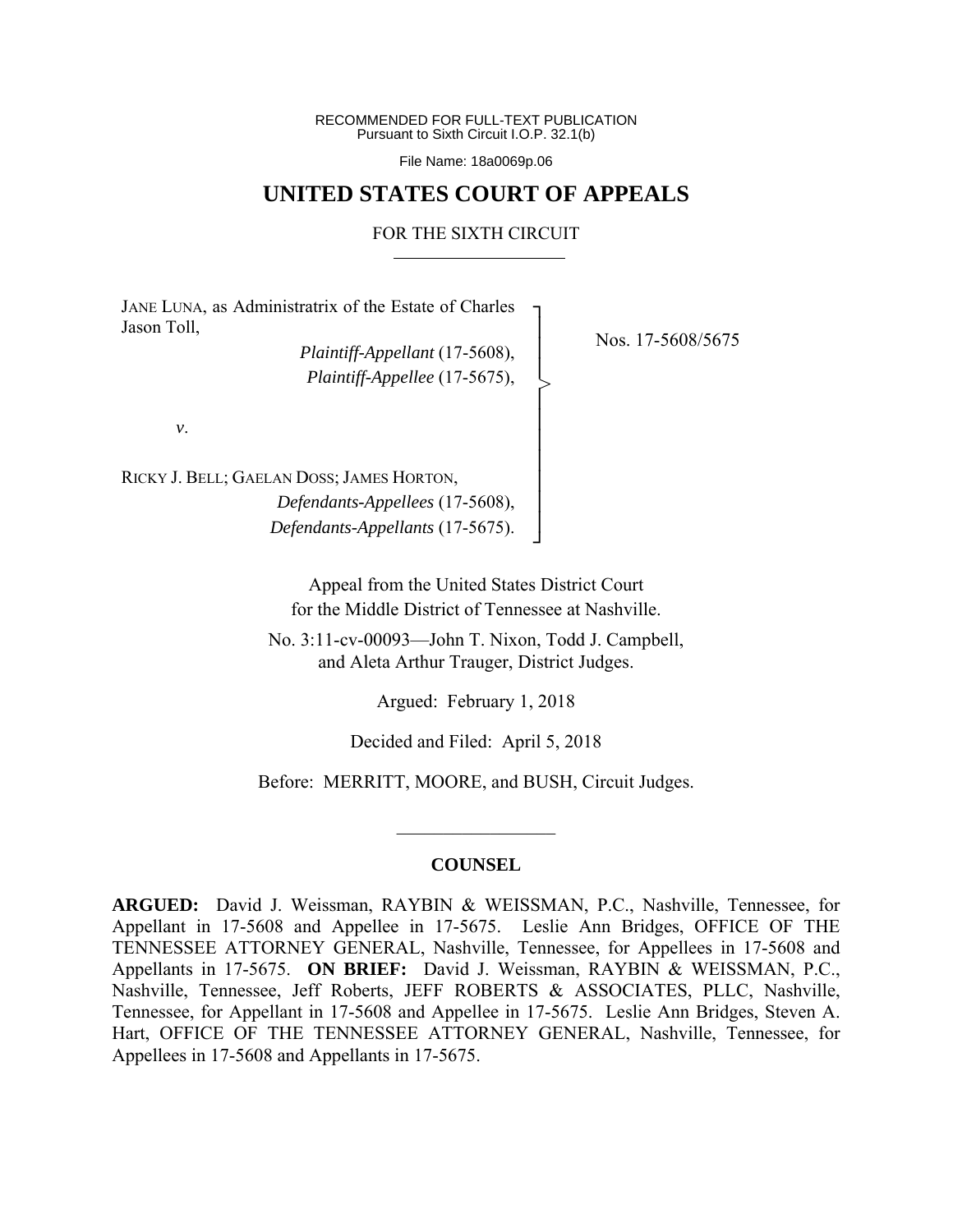# **OPINION**   $\frac{1}{2}$

 $\frac{1}{2}$ 

KAREN NELSON MOORE, Circuit Judge. Defendants Ricky J. Bell ("Bell"), Gaelan Doss ("Doss"), and James Horton ("Horton") (together, "Defendants") appeal the first district court's<sup>1</sup> order granting Plaintiff Jane Luna ("Luna"), as Administratrix of the Estate of Charles Jason Toll ("Toll"), deceased, relief under Federal Rule of Civil Procedure 60(b)(2); additionally, Defendants appeal the second district court's and the third district court's denials of Defendants' requests to reconsider the order granting Luna relief under Rule 60(b)(2). Luna appeals the third district court's order granting summary judgment to Defendants.

 For the reasons discussed below, we **AFFIRM** the first district court's order granting Luna relief under Rule 60(b)(2) from the judgments and from the order denying a new trial. We also **AFFIRM** the orders denying Defendants' requests to reconsider. Lastly, we **REVERSE** the third district court's order granting summary judgment to Defendants, and we **REMAND** for further proceedings consistent with this opinion.

#### **I. BACKGROUND**

 In August 2010, Toll was in solitary confinement at Riverbend Maximum Security Institution ("Institution"), when he allegedly threw liquid at a correctional officer. R. 52 (Am. Compl. ¶¶ 3, 8, 19, 21) (Page ID #237, 238, 240). Because of this incident, Horton, the shift commander, decided to extract Toll from his cell. *Id.* ¶¶ 23, 32 (Page ID #240, 241). Once the cell extraction team, which included Doss and Horton, removed Toll from his cell, Toll became unresponsive. *Id.* ¶¶ 2, 32, 57 (Page ID #237, 241, 246). An ambulance transported Toll to a hospital, where a doctor pronounced him dead. *Id.* ¶ 65 (Page ID #247).

<sup>&</sup>lt;u>1</u> <sup>1</sup>Three district court judges oversaw this action. District Judge Nixon was the original judge. R. 31 (Order) (Page ID #107). However, because Judge Nixon recused himself in 2015, District Judge Campbell took over. R. 188 (Order) (Page ID #1472); R. 189 (Order) (Page ID #1473). Then, in 2016, because of Judge Campbell's retirement, District Judge Trauger received the action. R. 262 (Order) (Page ID #3572). For clarity, we will refer to Judge Nixon's oversight as "the first district court," to Judge Campbell's oversight as "the second district court," and to Judge Trauger's oversight as "the third district court."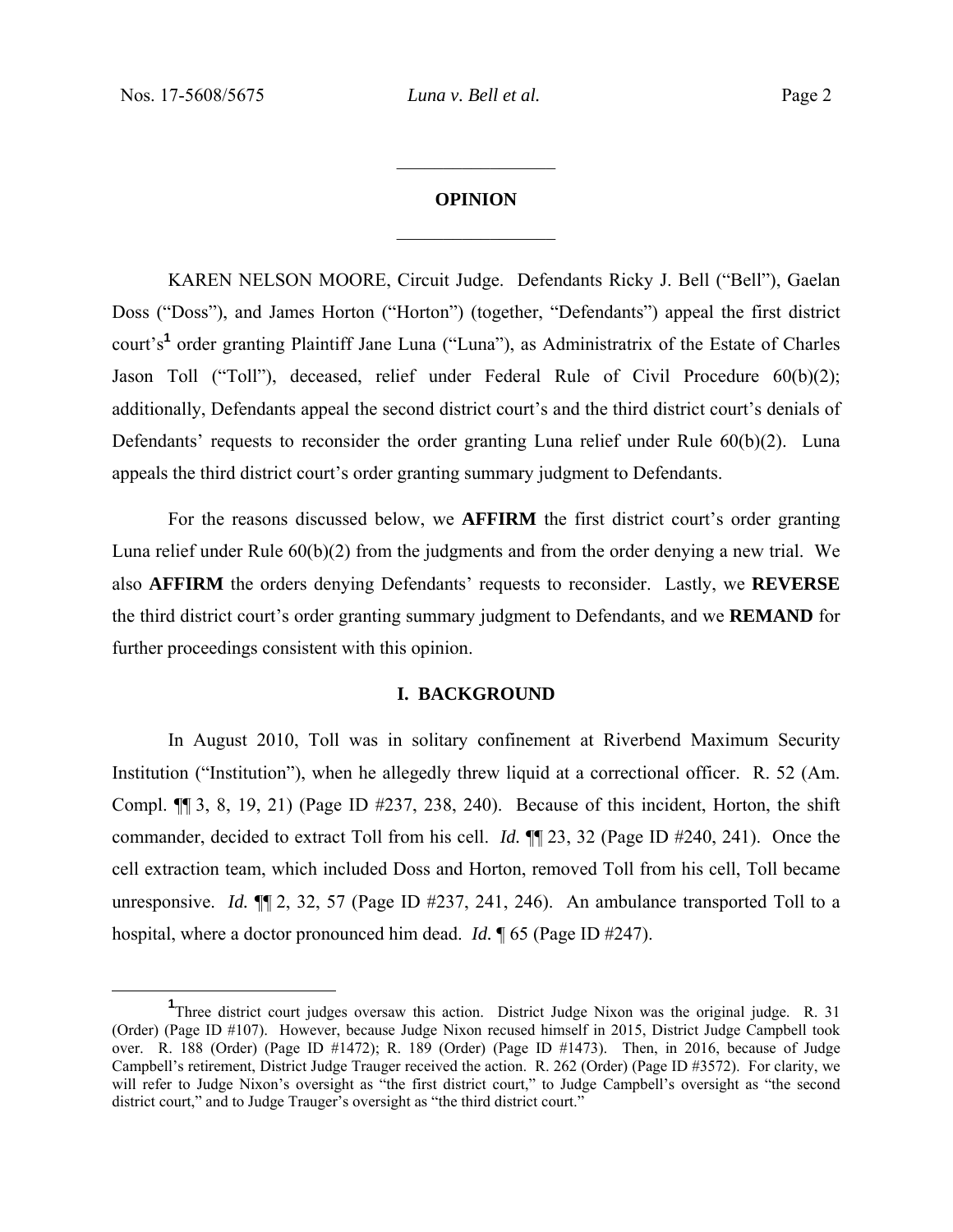Because of Toll's death, Toll's mother, Luna, asserted two claims under 42 U.S.C. § 1983 against Defendants. R. 1 (Compl.) (Page ID #1). Luna sued Horton and Doss in their individual capacities for excessive force. R. 52 (Am. Compl. ¶¶ 2, 94–111) (Page ID #237, 251– 54). She also asserted a failure-to-train claim against Bell, who is or was the warden, in his individual capacity. *Id.* ¶¶ 4, 112–23 (Page ID #237, 254–56).

 In August 2013, the first district court held a jury trial regarding both claims. R. 157 (Verdict) (Page ID #994); R. 166 (Min. Entry) (Page ID #1010). At the end of this trial, the jury delivered a favorable verdict for Defendants on all counts. R. 157 (Verdict) (Page ID #994); R. 160 (Verdict) (Page ID #1000); R. 161 (Verdict) (Page ID #1002). In light of the jury's findings, the first district court entered judgments in favor of Defendants. R. 162 (J.) (Page ID #1004); R. 163 (J.) (Page ID #1005); R. 164 (J.) (Page ID #1006).

 After the trial, Luna moved for a new trial under Federal Rule of Civil Procedure 59 on the grounds that the first district court omitted a jury instruction and included confusing language. R. 168 (Mot.) (Page ID #1012); R. 169 (Mem. at 13) (Page ID #1026). The first district court disagreed, so it denied Luna's motion. *See Luna (Luna I) v. Bell*, No. 3:11-CV-00093, 2013 WL 5592194, at \*4 (M.D. Tenn. Oct. 10, 2013).

 Then, in 2014, the New York Times published an article that discussed Luna's case. R. 175-3 (Mem. Ex. 3, Erica Goode, *When Cell Door Opens, Tough Tactics and Risk*, N.Y. Times (July 28, 2014), http://nyti.ms/1nUFcq6) (Page ID #1241). The reporter had discovered a letter that William Amonette ("Amonette"), who was part of the cell extraction team, had written to Bell (hereinafter, "the letter"). *Id.* at 11 (Page ID #1251). In this letter, dated February 7, 2011, Amonette resigned from his position at the Institution:

After much thought and consideration, I have determined that it is necessary for me to resign my position with the Tennessee Department of Corrections. My reasons for this are two-fold.

First, ever since I asked questions in your office about the witnesses in the Charles Toll case that were not spoken to by Internal Affairs, I have been treated poorly by your subordinates when I report to work.

Secondly, I also discovered on February 2, 2011 that the records for my September 2, 2010 core training session were altered to reflect that I had eight (8) hours of training when I only received six (6) and I was told just to sign the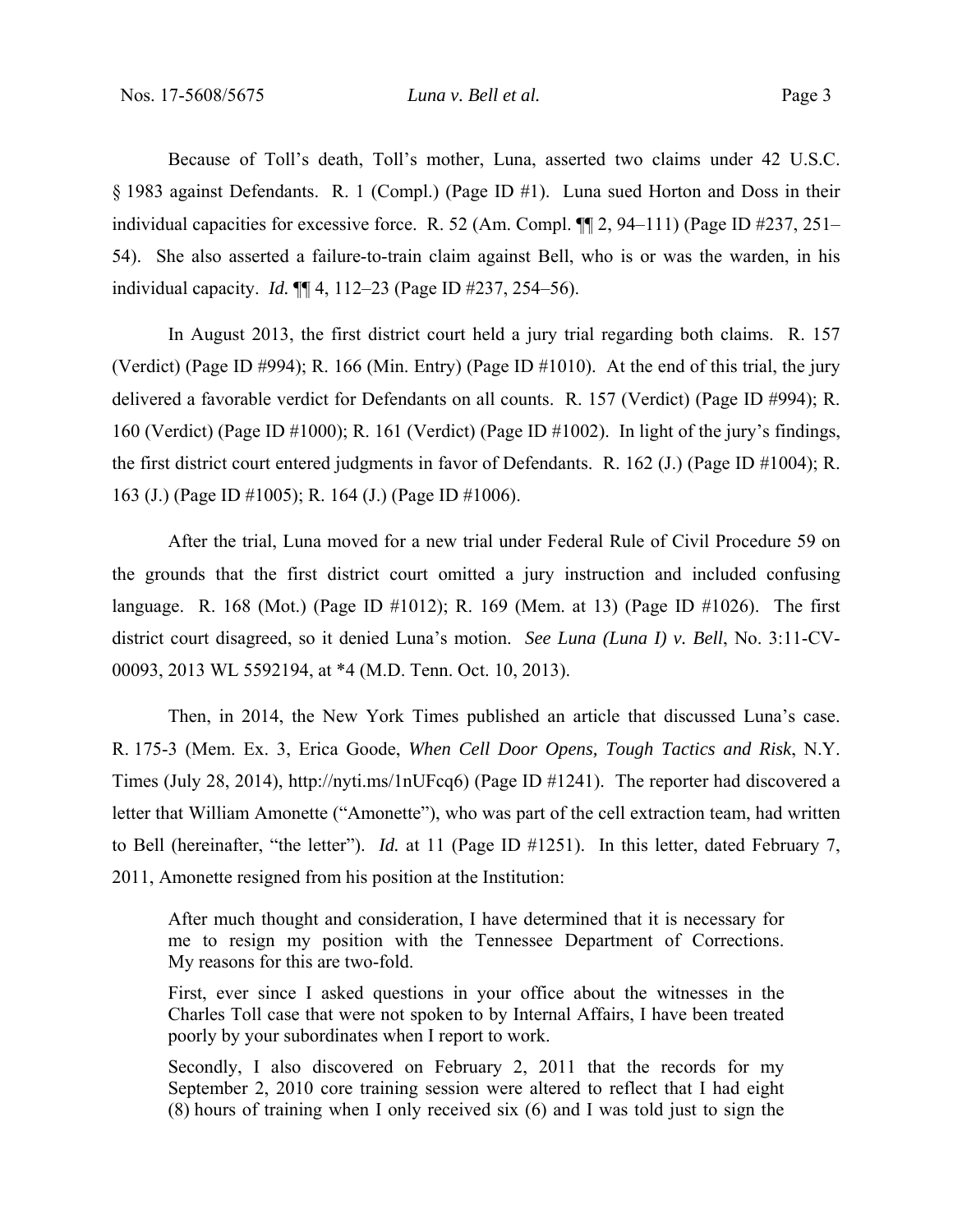time sheet. This is falsification of training records, and I was ridiculed at the time for not wanting to accept eight (8) hours pay for (6) hours work. When I requested a slip to sign for two hours comp time, I was treated as if I was causing an inconvenience. Some guards advised me that they have done as little as four (4) hours training and were paid for eight (8) hours. With the extenuating allegations surrounding proper officer training, I felt it necessary to make you aware of the situation.

To put this simply, I cannot work somewhere where asking questions or trying to do what is right is punished. Please accept this letter as notification of my two week notice of separation.

R. 175-5 (Mem. Ex. 5) (Page ID #1254). Defendants had not produced this letter when responding to Luna's requests for production of documents. R. 175-2 (Mem. Ex. 2) (Page ID #1110–1240).

 In view of this new evidence, Luna moved under Federal Rule of Civil Procedure 60(b)(2) for relief from the judgments and from the order denying a new trial. R. 174 (Mot.) (Page ID #1094). Luna also moved to reopen the case. R. 173 (Mot.) (Page ID #1092). In February 2015, the first district court granted both of these motions in an order. R. 185 (Order) (Page ID #1443). Then in April 2015, the first district court issued another order, providing supporting reasoning. R. 187 (Order) (Page ID #1463). Defendants have appealed both of these orders. R. 300 (Notice of Appeal) (Page ID #3836).

 Luna also moved for sanctions because of Defendants' failure to produce the letter. R. 221 (Mot.) (Page ID #2808). The magistrate judge determined, however, that sanctions were not warranted because Defendants did not act with bad faith when they failed to produce the letter. *Luna (Luna II) v. Bell*, No. 3:11-CV-00093, 2016 WL 3688930, at \*9 (M.D. Tenn. July 12, 2016). The second district court agreed that sanctions were not appropriate, even if Luna did have a right to a new trial. *Luna (Luna III) v. Bell*, No. 3-11-0093, 2016 WL 10719390, at \*2 (M.D. Tenn. Aug. 18, 2016).

 Additionally, Defendants moved for the second district court to reconsider the order granting the new trial. *See* R. 191 (Mot.) (Page ID #1475). However, the second district court denied Defendants' motion. R. 198 (Order) (Page ID #1514). When Defendants moved again for reconsideration, the third district court also denied Defendants' request. *Luna (Luna IV) v.*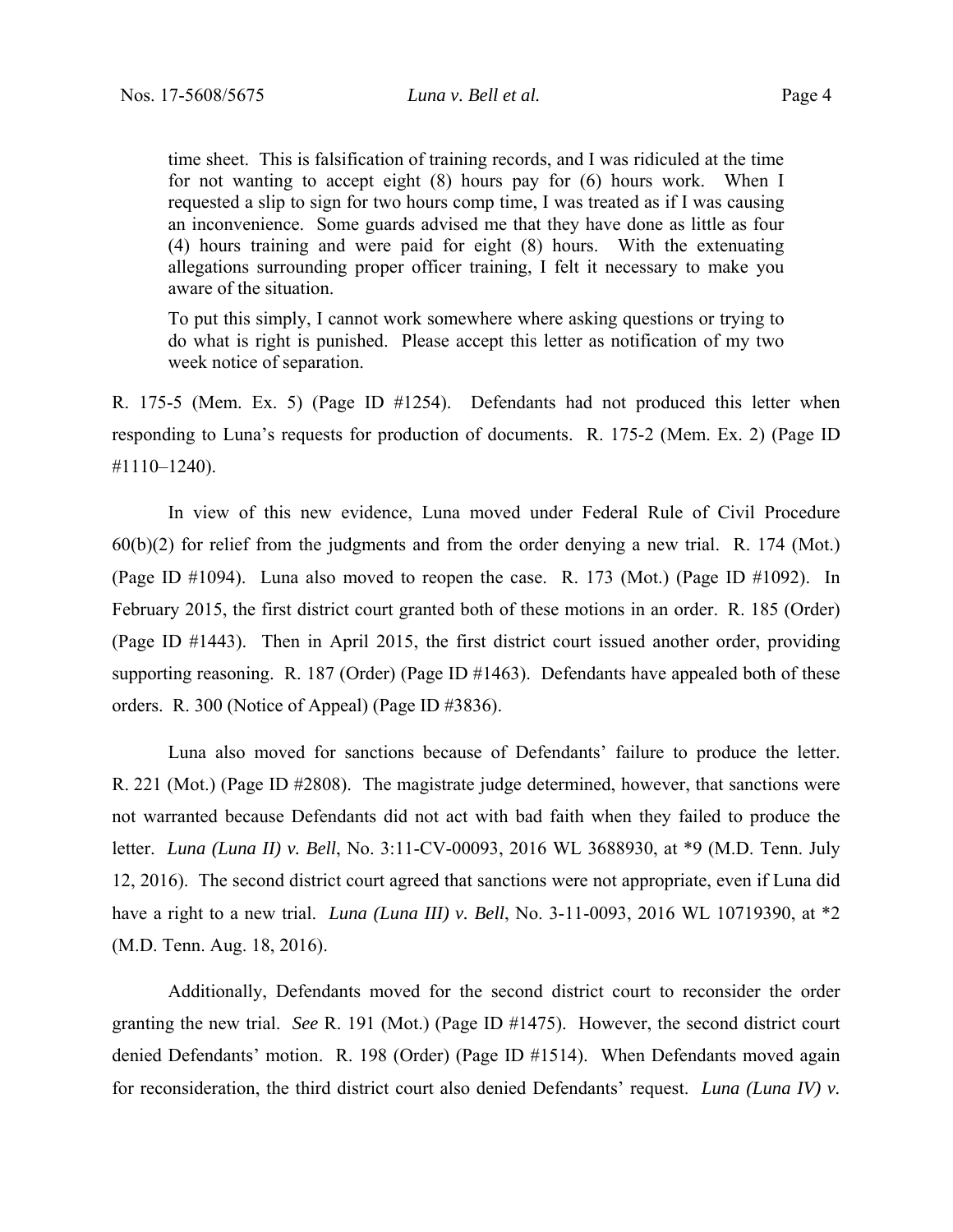*Bell*, No. 3-11-0093, 2017 WL 1425511, at \*1 (M.D. Tenn. Apr. 20, 2017). Defendants have appealed these two orders. R. 300 (Notice of Appeal) (Page ID #3836).

 Lastly, Defendants moved for the third district court to grant summary judgment on both claims. R. 268 (Mot.) (Page ID #3583). The third district court determined that summary judgment was appropriate on the ground that there was no genuine dispute of material fact regarding Luna's excessive-force claim or failure-to-train claim. *Luna (Luna V) v. Bell*, No. 3:11-cv-0093, 2017 WL 1952401, at \*5–7 (M.D. Tenn. May 11, 2017). Luna appealed this judgment. R. 297 (Notice of Appeal) (Page ID #3830).

#### **II. DISCUSSION**

# **A. The first district court did not abuse its discretion when it vacated the jury's verdict and ordered a new trial.**

 We review a decision to deny relief under Rule 60(b)(2) for abuse of discretion. *See JPMorgan Chase Bank, N.A. v. First Am. Title Ins. Co.*, 750 F.3d 573, 584 (6th Cir. 2014), *cert. denied*, 135 S. Ct. 2349 (2015). "An abuse of discretion occurs when the district court relies upon clearly erroneous findings of fact, improperly applies the governing law, or uses an erroneous legal standard." *Jones v. Caruso*, 569 F.3d 258, 265 (6th Cir. 2009). We "will find an abuse of discretion only where there is a definite and firm conviction that the trial court committed a clear error of judgment." *Good v. Ohio Edison Co.*, 149 F.3d 413, 423 (6th Cir. 1998) (quotation marks and citations omitted).

Under Rule  $60(b)(2)$ , a party may request relief because of "newly discovered evidence." The movant needs to show by clear and convincing evidence (1) that it exercised due diligence to obtain the evidence and (2) that the evidence is material, *i.e.*, would have clearly resulted in a different outcome. *See JPMorgan Chase Bank*, 750 F.3d at 585 (first citing *Info-Hold, Inc. v. Sound Merch., Inc.*, 538 F.3d 448, 454 (6th Cir. 2008); then citing *HDC, LLC v. City of Ann Arbor*, 675 F.3d 608, 615 (6th Cir. 2012); and then citing *Good*, 149 F.3d at 423). Thus, "the evidence cannot be merely impeaching or cumulative." *Good*, 149 F.3d at 423.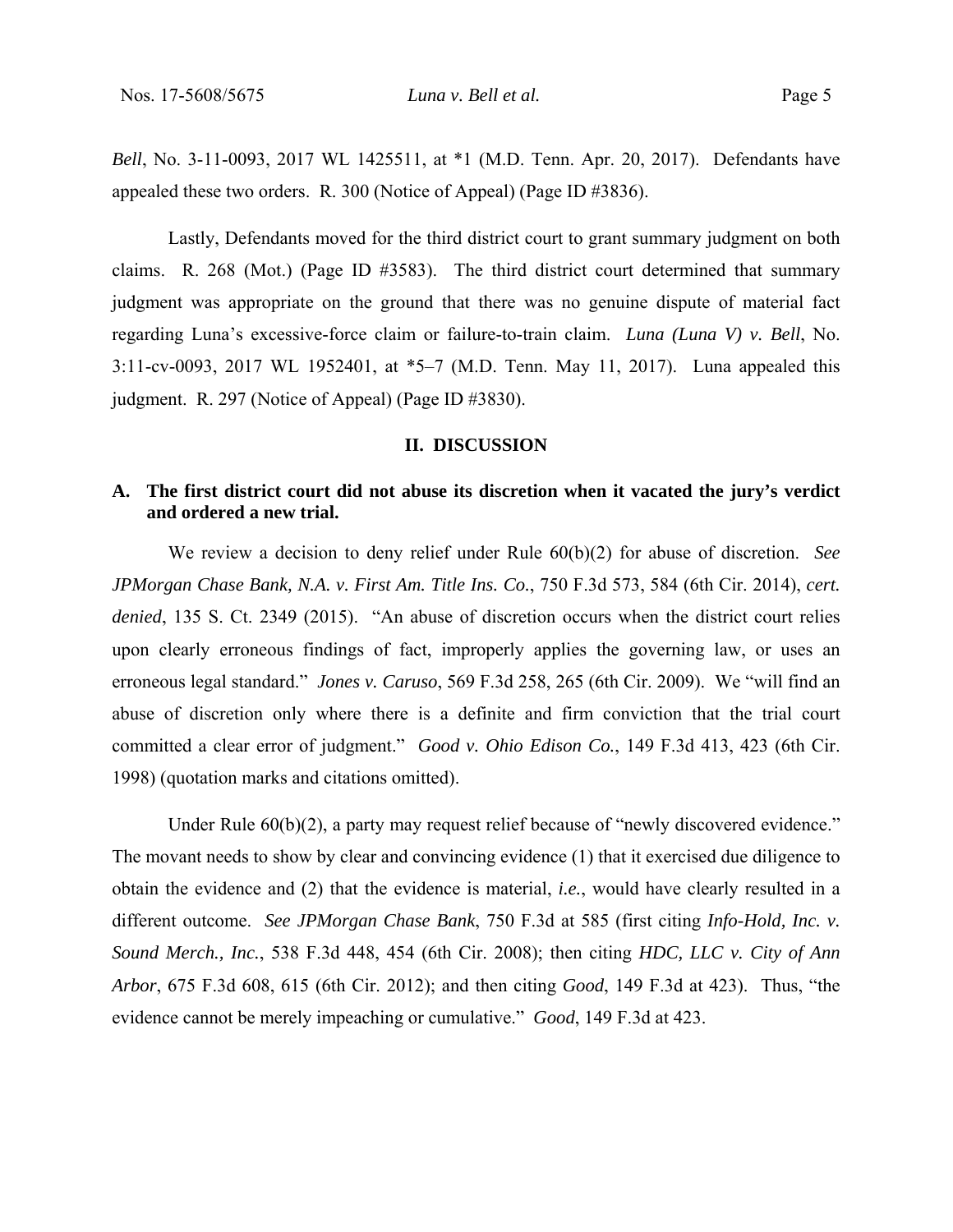### **1. Due Diligence**

 The first district court did not abuse its discretion by determining that Luna acted diligently in requesting discovery responses that should have included the letter. For instance, the district court noted that "the resignation letter is dated five days after [Luna's] counsel filed the original complaint and served Rule 34 requests for production of documents upon Defendants Bell and Horton for (1) Mr. Amonette's personnel file, (2) all reports, memoranda, or documents pertaining to Mr. Toll's death, and (3) all emails and other written communications pertaining to Mr. Toll's death." R. 187 (Order at 4) (Page ID #1466). "On April 25, 2011, Defendants' counsel produced the requested documents, including Mr. Amonette's personnel file, from the Tennessee Department of Corrections." *Id.* at 4–5 (Page ID #1466–67). However, "[u]nbelievably, the resignation letter never surfaced until [Luna] read about it in a *New York Times* article nearly one year after trial." *Id.* at 5 (Page ID #1467) (footnotes omitted). In fact, "[t]he parties [did] not dispute that any letter written by then-Defendant Amonette to Defendant Bell should have been produced." *Id.* Thus, the first district court did not abuse its discretion by finding that Luna acted diligently in submitting discovery requests.

 Additionally, the first district court correctly rejected Defendants' argument—that Luna did not act diligently because she failed to request the letter from Defendants after Amonette discussed the letter during his deposition. The first district court noted that "the reasons Mr. Amonette outlined in his resignation letter to Defendant Bell are inconsistent with those presented to [Luna's] attorneys through his testimony." *Id.* at 6 (Page ID #1468). In fact, "[w]hen questioned as to why he resigned, Mr. Amonette certainly made no mention about 'falsification of training records' or witnesses in this case 'that were not spoken to by internal affairs.'" *Id.* This caused the first district court to reject "Defendants' argument that '[Luna], in the exercise of due diligence, could have made a public records request to the State for a copy of Mr. Amonette's resignation letter." *Id.* A review of Amonette's deposition testimony supports the first district court's reasoning. R. 178-4 (Resp. Ex. 4 at 23–25, 66) (Page ID #1372–74, 1415). Thus, the first district court did not rely on clearly erroneous findings of fact to reach its conclusion.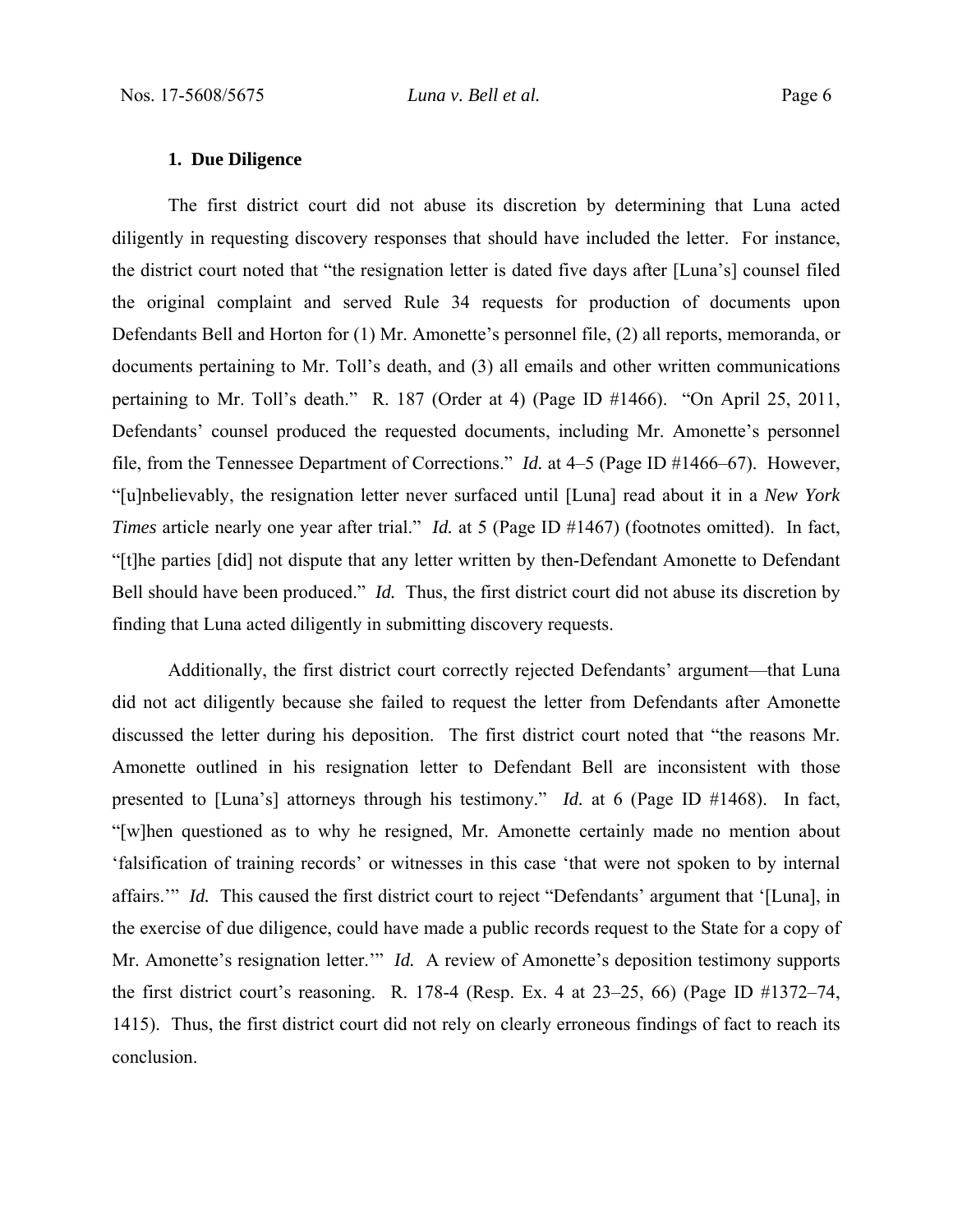Lastly, the second district court's determination that sanctions were not warranted for Defendants' failure to produce the letter is not inconsistent with the first district court's conclusion regarding Luna's diligence. As the second district court noted, "[a] court may assess attorney fees against a party under the court's inherent powers when a party has acted in bad faith, vexatiously, wantonly, or for oppressive reasons." *Luna III*, 2016 WL 10719390, at \*1. Because "[Luna's] counsel knew about the resignation letter during the deposition of Mr. Amonette before the first trial," Luna's knowledge "does weigh against finding of extraordinary sanctions sought against Defendants." *Id.* at \*2. The second district court determined, however, that "[Luna's] failure to request this letter did not preclude [her] from obtaining a new trial." *Id.* Therefore, the second district court's decision denying discovery sanctions does not invalidate the first district court's determination regarding Luna's diligence—due diligence in seeking evidence through discovery and bad faith in failing to disclose evidence subject to discovery are separate issues.

#### **2. Material, Controlling Evidence**

 The first district court also determined that the letter was material, controlling evidence, and it stated the following:

The Court finds that Mr. Amonette's newly discovered resignation letter is material evidence that would have assisted the jury in weighing the credibility of the defense witnesses, would have affected depositions and the parties' presentation of trial evidence, and would most likely have led the parties to other material evidence.

 As to whether this newly discovered evidence clearly would have produced a different result if presented before the original judgment, the Court considers the affidavit of William Gary Blackburn that [Luna] submitted in support of her Motions. (Doc. No. 175-6.) Mr. Blackburn is a respected attorney who has practiced law in Tennessee for forty-three years and who has relevant experience from his involvement in many § 1983 cases. Based on this experience, Mr. Blackburn opines that the content of Mr. Amonette's resignation letter is significantly relevant and valuable to the issues in this civil rights case, including the issue of training of corrections officers. (*Id.* ¶¶ 11, 13.) Mr. Blackburn echoes the Court's findings that the letter is material to the credibility of the defense witnesses and substantially material to the presentation of evidence in this case and states that "the outcome of this trial in 2013 would, more likely than not, have been affected by the introduction and use of William Amonette's resignation letter." (*Id.* ¶¶ 11–13.)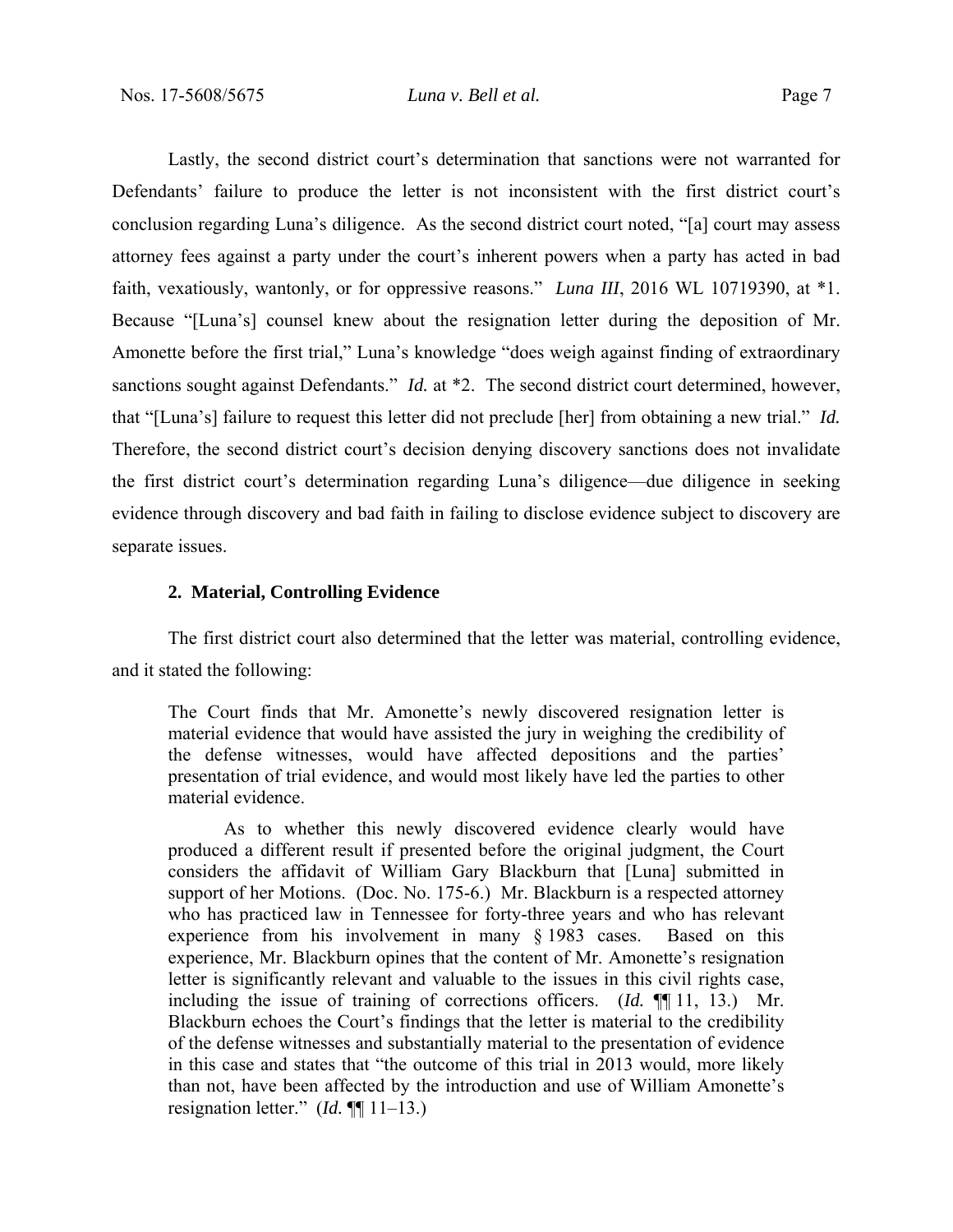*Based on the unique facts of this case, the evidence presented in support of these Motions, and the Court's own experience gathered over the past thirty-five years, the Court finds clear and convincing evidence that Mr. Amonette's resignation letter is material, controlling, and clearly would have produced a different result if presented before the original judgment.* Therefore, [Luna] has satisfied the second prong of the Rule 60(b)(2) test and is entitled to relief under this rule.

R. 187 (Order at 7–8) (Page ID #1469–70) (emphasis added).

 Based on these paragraphs, two of the first district court's reasons for finding materiality are invalid—impeaching witnesses and conducting discovery. First, to receive relief, "evidence cannot be merely impeaching." *Good*, 149 F.3d at 423. Luna, therefore, cannot receive relief because the letter "would have assisted the jury in weighing the credibility of the defense witnesses." R. 187 (Order at 7) (Page ID #1469). Second, Luna needed to show that the letter "clearly would have produced a different result if presented before the original judgment." *Good*, 149 F.3d at 423 (quoting *N.H. Ins. Co. v. Martech U.S.A., Inc.*, 993 F.2d 1195, 1200–01 (5th Cir. 1993)). Thus, Luna cannot receive relief because the letter "would have affected depositions and the parties' presentation of trial evidence, and would most likely have led the parties to other material evidence." R. 187 (Order at 7) (Page ID #1469).

 Impeaching witnesses and conducting discovery, however, are not the only reasons for the first district court's conclusion. The first district court also determined that the letter clearly would have produced a different result regarding Luna's claims because of Blackburn's assessment, the evidence in the parties' motions, the unique facts, and the first district court's own experience. R. 187 (Order at 7–8) (Page ID #1469–70). In light of this reasoning, we cannot say that the first district court abused its discretion by resolving that the letter is material and controlling.

 In summary, "[b]ecause we do not have a definite conviction" that the first district court "committed a clear error of judgment," *JPMorgan Chase Bank*, 750 F.3d at 585 (quotation marks and citations omitted), the first district court did not abuse its discretion in finding Luna had satisfied each element of Rule  $60(b)(2)$ . Therefore, we affirm the first district court's order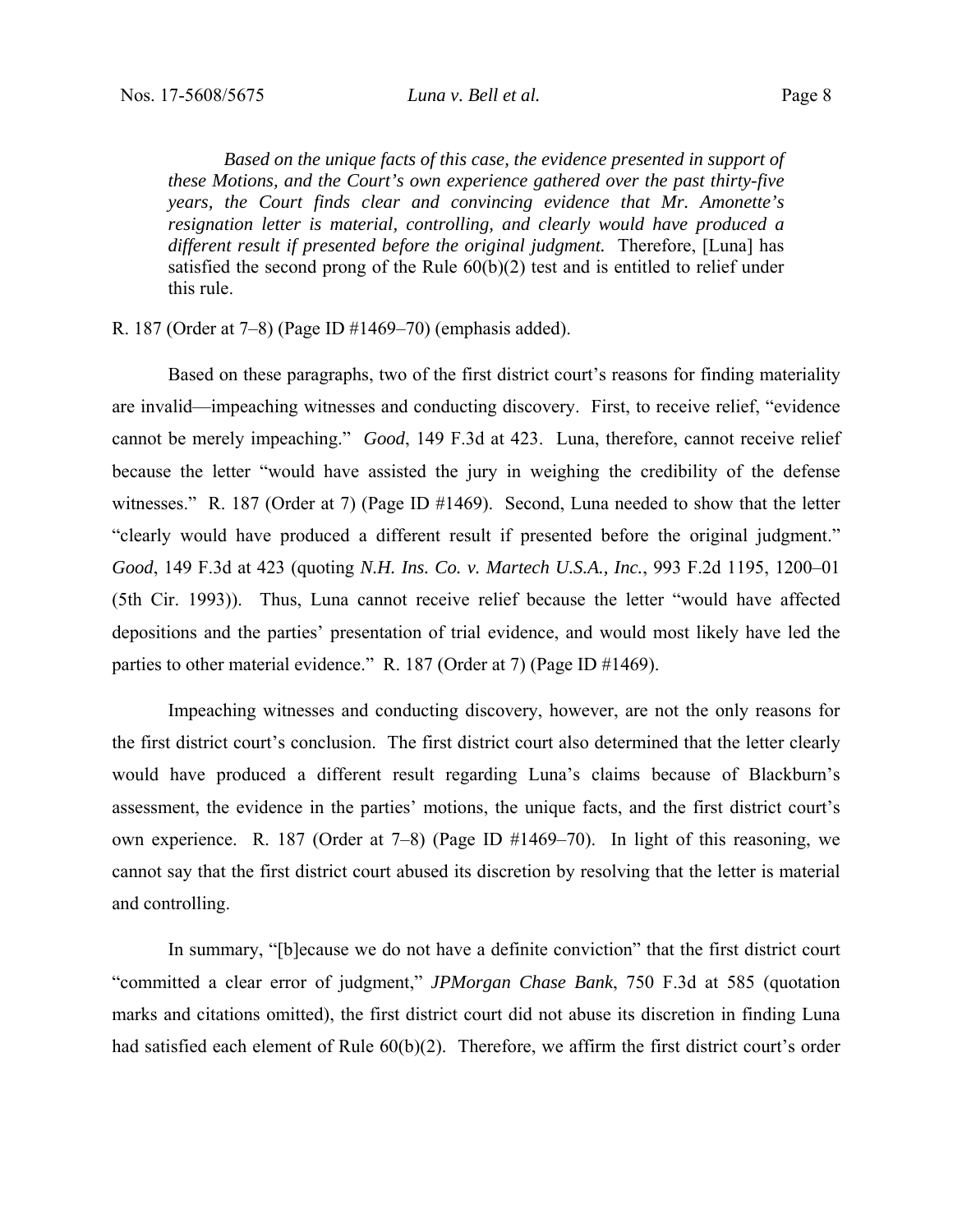granting Luna relief under Rule 60(b)(2) from the judgments and from the order denying a new trial.

## **B. The second and third district courts correctly denied Defendants' requests for reconsideration.**

 Abuse of discretion is also the applicable standard for reviewing a district court's denial of a motion for reconsideration under Federal Rule of Civil Procedure 54(b). *See Rodriguez v. Tenn. Laborers Health & Welfare Fund*, 89 F. App'x 949, 952–53 (6th Cir. 2004). We have stated that "courts will find justification for reconsidering interlocutory orders whe[re] there is (1) an intervening change of controlling law; (2) new evidence available; or (3) a need to correct a clear error or prevent manifest injustice." *Louisville/Jefferson Cty. Metro Gov't v. Hotels.com, L.P.*, 590 F.3d 381, 389 (6th Cir. 2009) (alteration in original) (quoting *Rodriguez*, 89 F. App'x at 959). Because the first district court acted within its discretion to grant Luna relief under Rule 60(b)(2), we cannot conclude that it was improper to deny Defendants' requests for reconsideration, and we affirm the orders.

## **C. The third district court improperly granted Defendants summary judgment.**

 We review the grant of summary judgment de novo. *Schleicher v. Preferred Sols., Inc.*, 831 F.3d 746, 752 (6th Cir.), *cert. denied*, 137 S. Ct. 531 (2016). "Summary judgment is warranted only if the record shows that 'there is no genuine issue as to any material fact and that the moving party is entitled to a judgment as a matter of law.'" *Wenk v. O'Reilly*, 783 F.3d 585, 593 (6th Cir. 2015) (quoting *Celotex Corp. v. Catrett*, 477 U.S. 317, 322 (1986)), *cert. denied*, 136 S. Ct. 792 (2016).

 When considering Defendants' motion for summary judgment, the third district court reviewed only new evidence that the jury did not consider. *See Luna V*, 2017 WL 1952401, at \*4. For instance, the third district court noted that there were "a number of material factual disputes regarding the excessive-force claim," but "[t]he jury resolved those disputes in favor of the defendants." *Id.* at \*5. "Because [Luna] failed to prove that Doss and Horton violated Toll's constitutional rights, she necessarily [could not] establish that Bell's failure to ensure adequate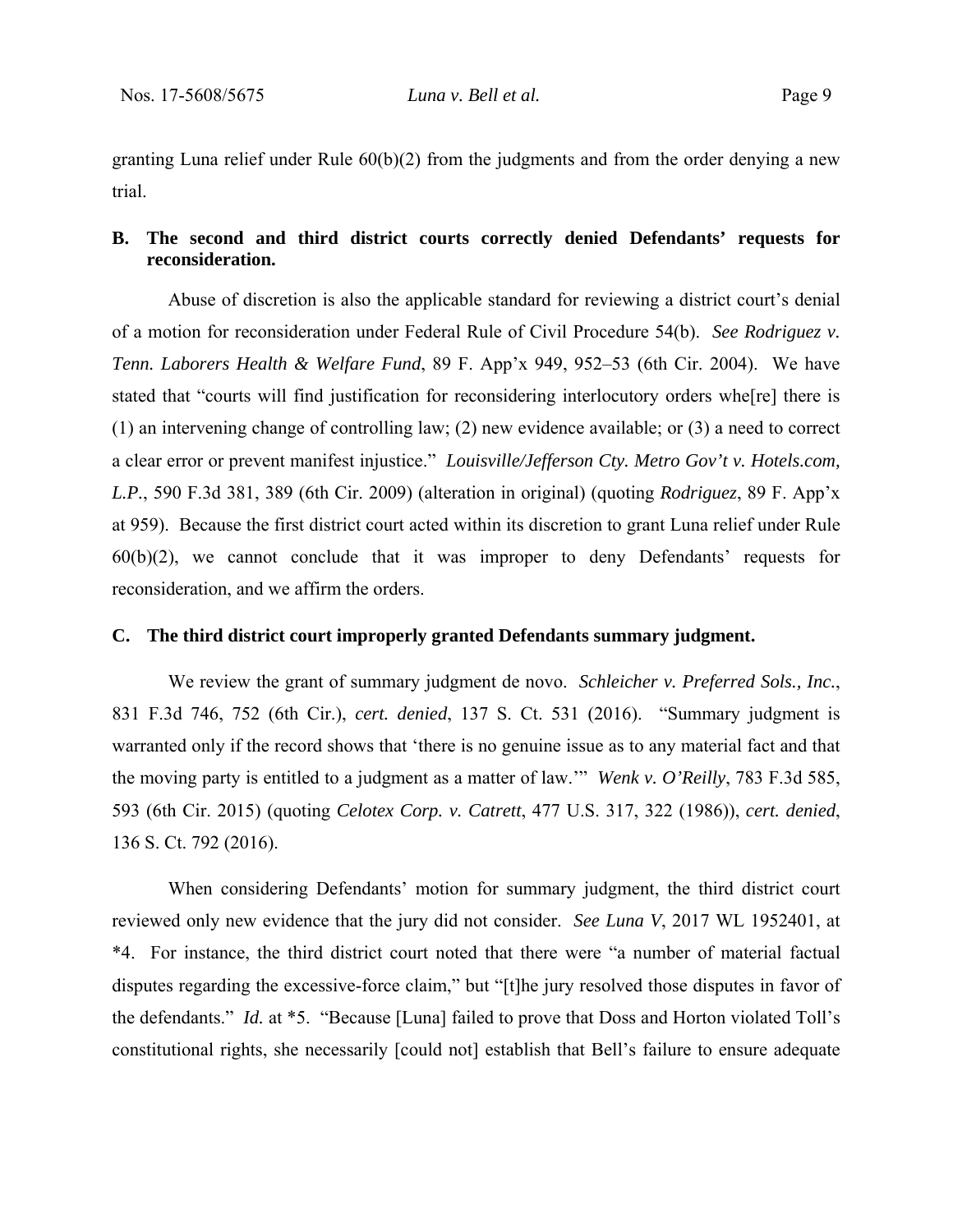training *caused* any such violation." *Id.* at \*6. Thus, for both claims, the third district court did not examine any factual disputes that the jury already considered.

 By granting a new trial, however, the first district court vacated the jury's findings. We have stated "that the order granting the new trial has the effect of vacating the former judgment, and to render it null and void, and the parties are left in the same situation as if no trial had ever taken place in the cause." *Miller v. United States*, 173 F.2d 922, 924 (6th Cir. 1949) (quoting *United States v. Ayres*, 76 U.S. 608, 610 (1869)). Moreover, we concluded that "[w]hen [a] verdict [is] set aside the issues of fact [are] left undetermined, and until they should be determined anew no judgment on the merits [can] be given." *Id.* (quoting *Slocum v. N.Y. Life Ins. Co.*, 228 U.S. 364, 380 (1913)). We also clarified that "a court [cannot] adopt the evidence heard upon the first trial as the evidence in the second." *Id.*; *see also Gaedeke Holdings VII LTD v. Baker*, 683 F. App'x 677, 682 (10th Cir. 2017) (holding "that once Gaedeke sought and received a new trial, this vacated the jury's verdict and the corresponding judgment").

 The first district court's order granting a new trial did not limit the new trial's scope. This is apparent from the order's language, which suggests that the letter would have had sweeping influence over the trial: "the letter is material to the credibility of the defense witnesses and substantially material to the presentation of evidence in [Luna's] case" because "the outcome of this trial in 2013 would, more likely than not, have been affected by the introduction and use of William Amonette's resignation letter." R. 187 (Order at 7–8) (Page ID #1469–70) (second quotation quoting R. 175-6 (Mem. Ex. 6  $\P$  11–13) (Page ID #1256)). Thus, the first district court granted a completely new trial, requiring a new jury to examine anew *all* factual disputes.**<sup>2</sup>**

 Additionally, when considering Defendants' motion for summary judgment, the third district court did not use the proper standard. For instance, the third district court stated that "the question implicit in the defendants' Motion for Summary Judgment is whether [Luna's] new evidence is sufficient to call into doubt the credibility of any of the witnesses on a material matter or to cast any of the evidence offered at trial in a different light, such that a new trial is

**<sup>2</sup>** <sup>2</sup>The district court did not order a partial new trial but completely vacated the judgments for Defendants.